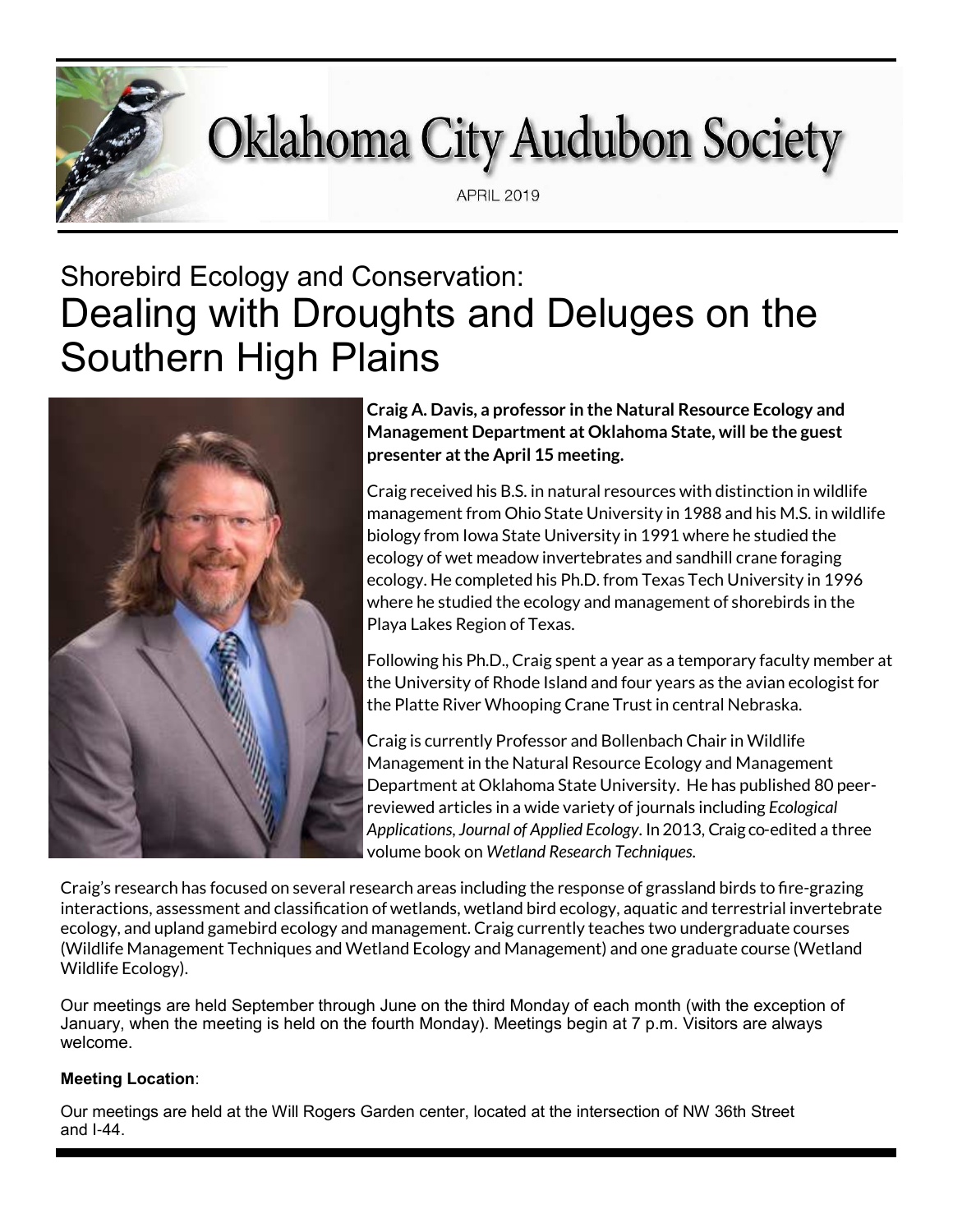

### **President's Perspective**

#### **What attracts people to birding?**

In her book, *The Genius of Birds*, award-winning science writer, Jennifer Ackerman, travels the globe to explore the extraordinary feats and unique qualities of some very interesting birds. Her bird

stories are entertaining and made me to wonder if it was my curiosity about birds, their habits, and capabilities, that drew me to birding. It's a good read and I highly recommend it.

Last week while birding in Martin Park with 6 fellow enthusiast, we spotted the head of a red-bellied woodpecker peering out of its nesting hole. Even without binoculars you could see the expression on it's face. As we watched a number of people stopped to see the woodpecker repositioned it's eggs and then again peer out of its nesting hole while brooding the eggs. I wondered if it was also watching us and only wished I'd had my camera so I could have posted a video on YouTube!

Bird Walks The Park has offered us use of one of their electric carts and asked OCAS to take people on bird "walks." Volunteers are needed!

#### **Project Bluebird**

*Will Rogers Park:* Good news, one or two of the boxes at Will Rogers Park are home to nesting bluebirds! If you have time, come early to the next meeting and walk out to observe the bluebird houses!

*Martin Nature Park:* The weather has not cooperated in putting up the 6 houses in Martin Nature Park and the park manager has agreed to put them up in the next few weeks. I noticed on last Saturday's bird walk, the absence of bluebirds at the many already established bluebird houses in the Park. This may be due to the grass areas being recently burned to reduce invasive weeds.

**Prothonotary Warbler Boxes** In past years, OCAS put up prothonotary warbler houses at the Stinchcomb Wildlife Preserve and the coffer dam at Lake Overholser. John Shackford has given me a few old boxes. If anyone has the skill to build new ones, the old boxes could be used as a pattern.

Respectfully, Betz Hacker



#### **Logo**

Last month the membership voted on a new logo for OCAS developed by Grace Huffman. This Logo will be used on our letter head, cards and newsletter. OCAS also agreed to allow Nathan Kuhnert to use it on his "lights-out" letter.

#### **Garden Fest, May 19**

OCAS will have a tent and tables available at this year's Garden Festival. It is an opportunity to interact with the community, let them know about OCAS, provide information on birds, and possibly raise money for our club that could be used to fund future projects and speakers.

The Booth will be set up at 8am and taken down at 4pm. OCAS will need volunteers throughout the day to manage the booth space. Because we were the first to sign up, the garden club is providing us with a tent. Yay, shade!

#### **Oklahoma City Audubon Society**

#### **Officers 2019**

| President             | Elizabeth Hacker    | 638-6210     |
|-----------------------|---------------------|--------------|
| <b>Vice President</b> | Grace Huffman       | 388-7369     |
| Secretary             | Sharon Henthorn     | 521-9958     |
| Treasurer             | <b>Nancy Vicars</b> | 831-1945     |
| Parliament            | Valerie Bradshaw    | 664-6956     |
| Programs              | Warren Harden       | 596-2759     |
| Recorder              | Esther M. Key       | 735-1021     |
| Conservation          | Dave Woodson        | 601-622-3467 |
| <b>Field Trips</b>    | <b>Nancy Vicars</b> | 831-1945     |
|                       | Jimmy Woodard       | 365-5685     |
|                       | Hal Yokum           | 819-4852     |
|                       | <b>Bob Holbrook</b> | 496-1731     |
| Newsletter Editor     | Patricia Velte      | 751-5263     |
| Publicity             | Doug Eide           | 495-8192     |
| Historian             | Vacant              |              |
| Refreshments          | Sue Woodson         | 601-622-3467 |
| Webmaster             | Patricia Velte      | 751-5263     |

*The Oklahoma City Audubon society is neither a chapter of nor affiliated with National Audubon.*

*For up*-*to*-*date Oklahoma City Audubon news visit:* **OKC-Audubon.org**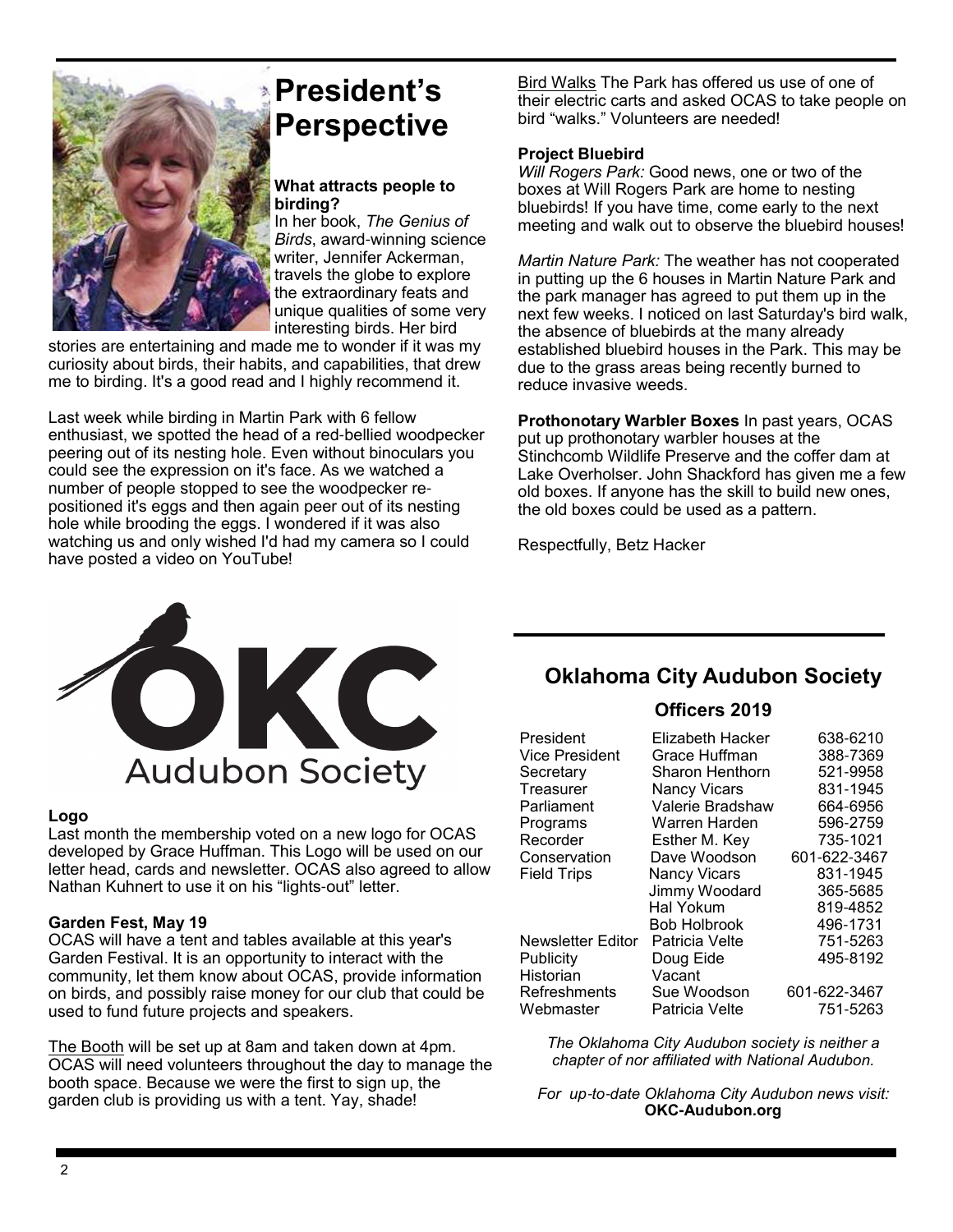### **Bird of the Month**



*By John Shackford*

**Tufted Titmice** (*Baeolophus bicolor*), according to Reinking (2004, *Oklahoma breeding bird atlas*) are common birds over most of the counties in the main body of Oklahoma, with this qualifier: in the southwest corner of the state the very similar Black-crested Titmouse

replaces the Tufted Titmouse and was not split from the

Tufted Titmouse until 2002, after the survey work for the Oklahoma breeding bird atlas had been done for southwestern Oklahoma. To confuse the situation, the Black-crested Titmouse has off and on been classified either as a full species or then again as a subspecies of the Tufted Titmouse back and forth between the two at least twice. Currently (since 2002), the Blackcrested has been classified as a full species, separate from the Tufted Titmouse. The situation is further complicated by the fact that the two species will interbreed.



*Oklahoma breeding bird atlas*). It has not been found in Harper County or anywhere in the Panhandle—the range of most oak species give out before they reach into the Panhandle. I once was hopeful of finding the first record of the Tufted Titmouse for the Panhandle, an interesting distribution point I ran across while making a checklist of bird species for the Oklahoma Panhandle. I had a grove of trees just barely inside the very east end of the Panhandle where I was hopeful I might find a Tufted Titmouse, but eventually I had to admit I just could not come up with a Panhandle Tufted Titmouse. Maybe someone in our club will be the first person to come up with such a record.

> Now, as I write this in late March, the Tufted Titmouse is about the most common bird call I am hearing as I walk my neighborhood— "peter-peter-peter-peter" or "peet-peet-peet-peet". As a nesting species, the Tufted Titmouse is a single brooded bird; it does not excavate its own nest hole but makes its home in the holes of other birds like woodpeckers, or in other cavities like nest boxes, pipes, etc. Nests can range from about 3-90 feet above the ground. It adapts to nesting possibilities by filling in excess areas of a cavity with materials brought in to shore up imperfect

In reading Bent (1964, *Life histories of North American jays, crows, and titmice*) I was particularly drawn to a quote by M. P Skinner who reported that in North Carolina, from January to March, "the favorite food of Titmice is the acorns supplied by the innumerable shrub oaks, post oaks and turkey oaks." Skinner confirmed that the titmouse makes use of oaks by eating acorns. He saw titmice either picked acorns up by the stem or speared them directly with their bill, then fly to a tree with the acorn, hold it down with its feet, punctured the acorn, peeled off the exterior of the acorn, then eat the interior in small pieces. I was not surprised that oak trees were a favorite habitat of the Tufted Titmouse, but I was completely surprised to hear that acorns were a significant food source for it!

In our neighborhood here in the cross timbers ecoregion of central part of Oklahoma, the trees in our yards are mostly Blackjack and Post oaks. Although the Tufted Titmouse is a common permanent resident in Oklahoma and is found over most of the main body of the state (Reinking, 2004,

nesting sites. In building a nest, this species often includes a snakeskin; furthermore they have been known to pull pieces of fur or hair from live animals, even humans, when they will land on someone's head and try to pull out hair. Titmice lay 4-8, but usually 5-6, eggs that are white and speckled with small spots, dots, etc. Brooding birds sit very tightly, sometimes having to be lifted from their nests to see the eggs. After the young have fledged, they will follow the adults for months. As one of our most common bird species in central Oklahoma, it obviously has been very successful in working with man as we have made major habitat alterations.

Besides the Tufted Titmouse, found over most of the main body of the state, and the Black-crested Titmouse, found in southwestern Oklahoma, a third titmouse species in Oklahoma— the Juniper Titmouse—is found in the Black Mesa area (very northwest corner) of Cimarron County in the Oklahoma Panhandle.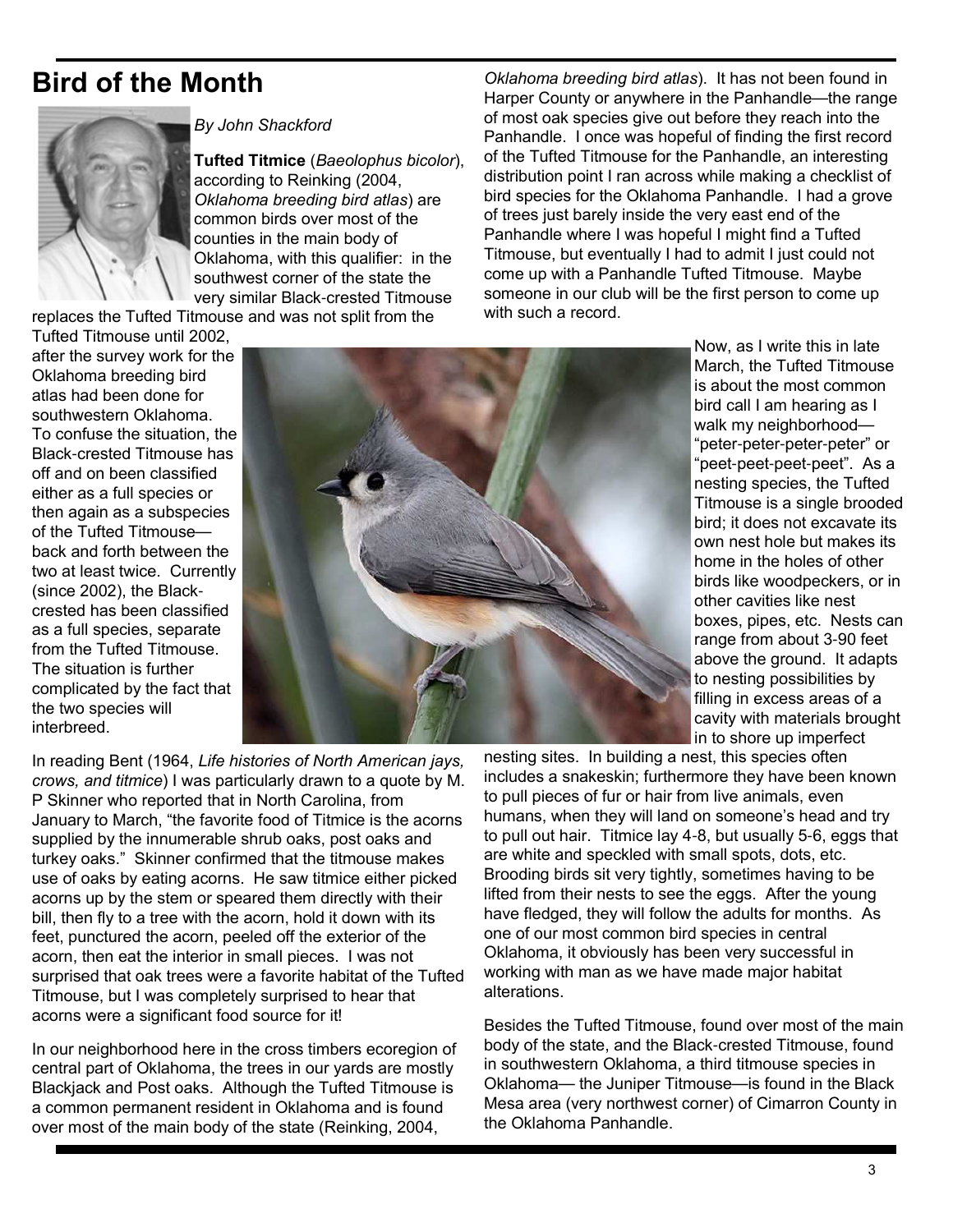### **Chirpings**

*By Patti Muzny*



For the past 29 years, I have mostly observed spring migration from my offices at the beautiful Oklahoma State Capitol Building. I have watched the changes in the landscape and the birds that migrate through Oklahoma City, but have not until now, been privileged to simply soak up, at my leisure, spring and spring migration from our SW OKC home and our Byars property.

And what a blessing it has been!

We chose not to spray the weeds in our yard, so I've watched as a flock of migrating Chipping Sparrows, along with a few Clay-colored and Lincoln's Sparrows, descended upon the plentiful dandelion seed heads and loaded their little beaks with tasty morsels as fast as possible. This was a beautiful sunny early morning after a rain the night before. Along with these feisty migrants, was added the song of our returning Brown Thrasher, Purple Martins, Titmouse, Chickadee, Carolina and Bewick's Wrens, Robins (who are using downspouts again to nest.)

On April 3rd, Nancy Vicars and I spent our first day of this week at Byars. On the way, we drove by Lake Purcell, where we found Greater Yellowlegs, Great Blue Heron, Blue-winged Teal, Coots, Great Egret, Cormorant, and my first Scissor-tailed Flycatcher. Along the highway we



saw Black and Turkey Vultures. Two goals were on our agenda: Morels and birds!

We had a great day of birding and searching for morels, but perhaps the most fun was

the second trip to our Byars cabin in mid-week. Morels and birding are great, but when two of my favorite

friends can join me, it just "ramped up" the fun. Nancy Vicars and Nancy Reed and I spent April 5<sup>th</sup> hiking up and down the hills and finding a few migrants and nesting permanent residents…and MORELS!

We put on our waterproof boots and began along the creek. Morel stalking is not for sissies, at least not on our place. The most enticing mushrooms seem to grow

under a tangle of greenbriers. Add in a few critter holes, downed tree limbs, honeysuckle and wild grape vines, wild plum bushes, poison ivy and poison oak, locust trees, and slippery creek banks, and the fun begins. Actually the fun is sautéing up a "batch" for culinary enjoyment!

Nancy R. managed to take a slippery shortcut from the top of the creek bank and complete her journey with a muddy backside! No real harm done. Each of us tangled with a few briars and we are wearing the scratches to prove it, but the reward was a nice sack of morels. With two more good friends to peruse the ground, we find more.

As we walk through the woods with our heads down, we use our ears to bird. The creek area had singing White-eyed Vireo's and Louisiana Waterthrushes. Brightly dressed Yellow-rumped Warblers were foraging through the woods and the ubiquitous Carolina Wrens seemed to be everywhere, as were the Tufted Titmice and Chickadees. The Black and White Warblers and Blue Gray Gnatcatchers were back as well. In checking a few bird boxes, we found Chickadees, Eastern Bluebirds and Titmice already incubating eggs. At the feeder, we added Juncos, White-throated and Lincoln's Sparrows. Nancy V. also found a female Purple Finch in the woods. When we arrived, we flushed a Wood Duck from the pond. Our "Porch Phoebe" is once again nesting on the porch light. Total species for our day was 30.

### Welcome

Oklahoma City Audubon Society welcomes

Taylor Olmsted, OKC Linda Lynn, Edmond, OK Ravi Sawh, Edmond, OK Diane Basing, Moore, OK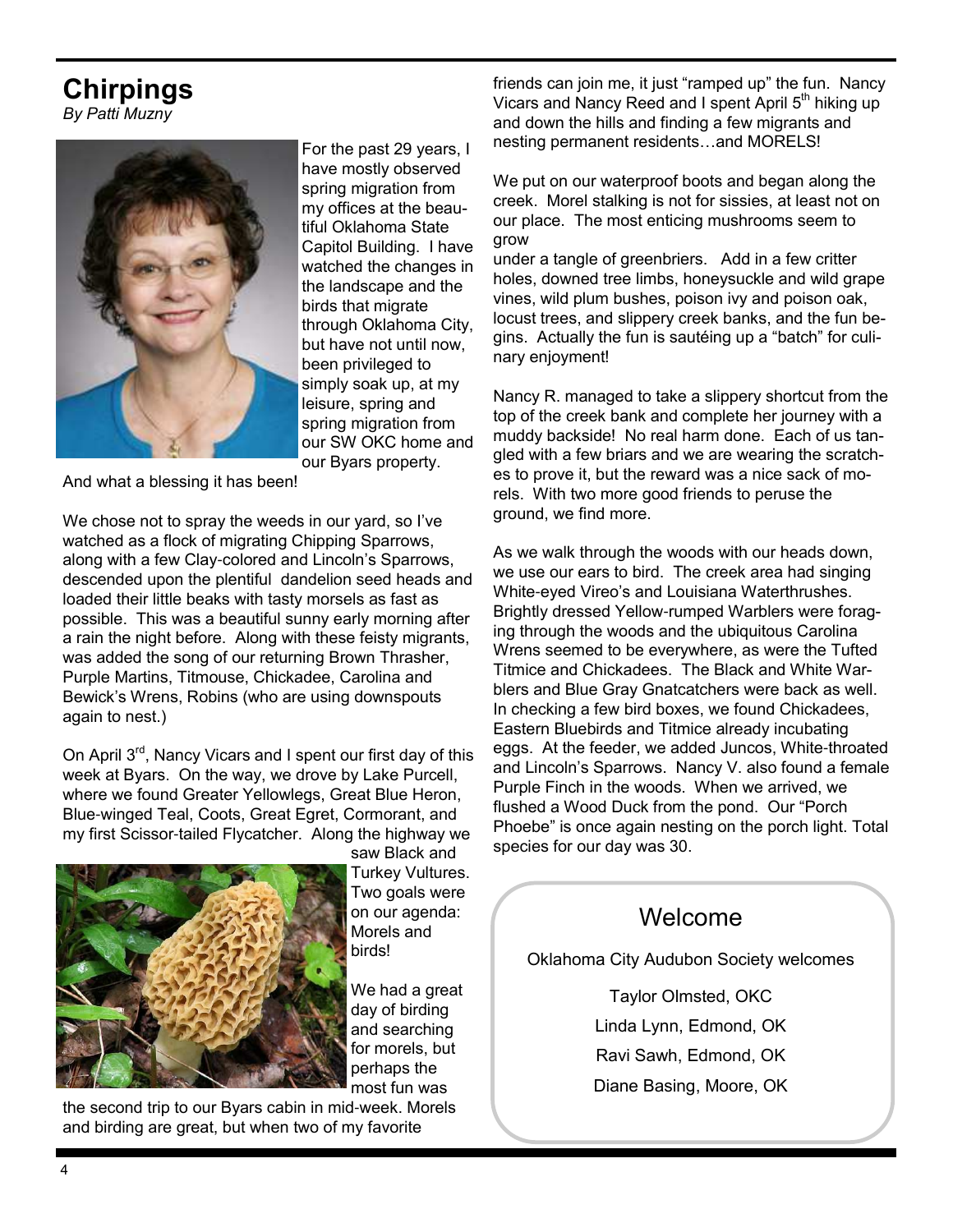### **Meeting Minutes**

Meeting was called to order by Vice President Grace Huffman. Guests in attendance include Dr. Ravi Sawh, a friend of Hal Yokum; Jack and Jackie Crow, friends of Doug Eide; Kim and Cheryl McKinnis, friends of Cheryl Allen; and Steven, friend of Grace Huffman.

#### **Club business:**

February minutes were unanimously approved.

Treasurer Nancy Vicars reported the February Cash on Hand in the amount of \$6,186.67.

Warren Harden presented a Pelican band that was passed around for all to observe. The banding lab reported the Pelican to be 14 years and 9 months of age. The Pelican was found at Lake Eufaula entangled in fishing line.

Warren also brought an artificial Eagle egg the exact size and weight of a real Eagle egg. The artificial egg was used by the Sutton Center Research Center. Some of the Eagle eggs were brooded by bantam hens. The artificial eggs were introduced to the bantam chicken and then replaced with Bald Eagle eggs.

#### **Committee Reports:**

The OOS Spring meeting is scheduled for May 3-5 at Lake Wister. The registration form for the Spring meeting is available online at the OOS site.

Warren Harden will lead a field trip to the Iowa tribe Eagle House near Perkins on Saturday March 23.

Nancy Vicars reported for Terri Underhill. Terri has baby owls. She is planning a watch party in May to see the owlets. Also, the annual OKC Audubon Society picnic will be hosted by Terri on Saturday June 15.

Nathan Kuhnert is conducting the 8th season of monitoring bird collisions in downtown Oklahoma City. Nathan is working with downtown building owners to manage night light reduction in their buildings during migration season. The goal is to reduce bird deaths by 30%. This same effort has been adopted by many cities across the United States in a national campaign called Lights Out.

Conservation Chairman Dave Woodson stated there are no new active programs in Conservation. He would like for any new ideas to be submitted to him.

Grace Huffman brought three different logo selections for our letterhead. Each member can vote for one of the logos by placing a line on the preferred page. The page with the most lines will be our new logo.

April 6 is Environmental Day at Martin Park Nature Center. Activities start at 8:30. Volunteers are needed to support this activity. The Garden Party at Will Rogers Park is May 18 from 8:00am to 4:00pm. We can have a display table to sell items for our fundraiser. In addition, we need leaders to demonstrate how to use binoculars and to conduct bird walks. If anyone would like to volunteer or have items to donate for sale contact President Elizabeth Hacker.

Both Kurt and Sharon Meisenzahl were recognized for reaching their 700 count of life birds. Congratulations!

Oscar Pack and his Peregrine Falcon presented a fascinating exhibit to our meeting.

Warren Harden advised our April speaker will be Dr. Craig Davis from Oklahoma University.

*Respectfully submitted by Nancy Reed for Sharon Henthorn, Secretary* 



### **Refreshments**

Refreshments for the April 15th meeting will be provided by

Snacks: Valerie Bradshaw and Nancy Vicars

Drinks and Ice: Cheryl Allen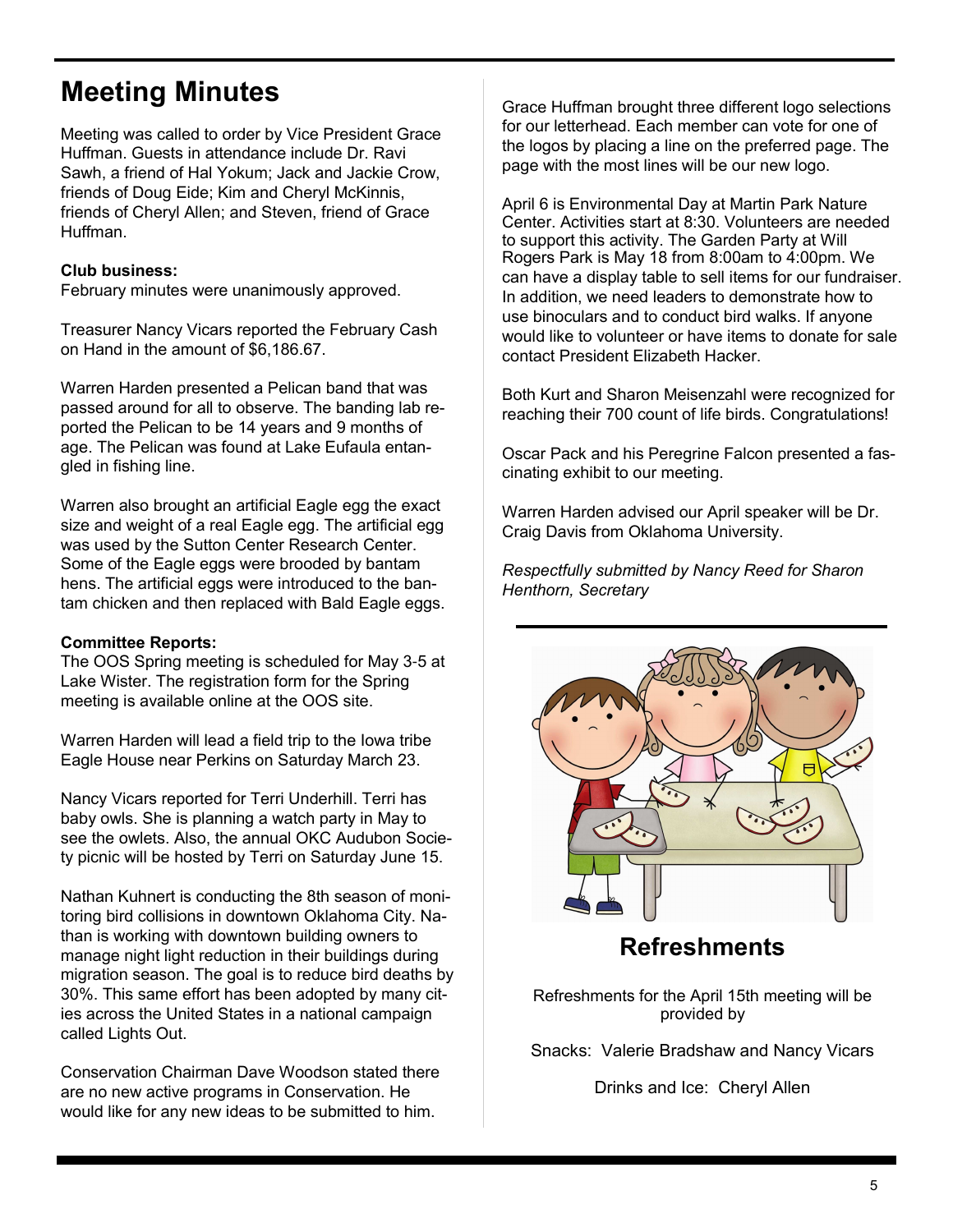### **Recorders Report March 2019**

March started with the coldest day this winter on the  $4<sup>th</sup>$ and continued cold throughout the month. Still birders were out recording the spring migration. Some birds are leaving; some are passing through and some will stay for the summer. How interesting it is to see and hear the changes whether in your backyard or out and about.

On the 1<sup>st</sup> John Sterling counted Yellow-bellied Sapsucker, Fox Sparrow and Pine Siskin east of Paul's Valley in Garvin County; Scott Loss found **Franklin's Gull** at Boomer Lake Park in Payne County; and Bill Diffin detected Lesser Black-backed Gull and Black Scoter at Lake Hefner-Prairie Dog Point. On the 2<sup>nd</sup> Logan Dickinson heard Western Meadowlark near Tuttle in Grady County; and Zach Poland recognized House Wren, Winter Wren and Fox Sparrow at Lake Elmer in Kingfisher



County. On the 3rd Ben Sandstrom located Franklin's Gull and Bald Eagle at the NW  $63<sup>rd</sup>$ Kilpatrick Turnpike in Canadian County. On the  $4<sup>th</sup>$  Steve Davis photographed **Cinnamon Teal** at the playa area west of Rose Lake.

On the 5<sup>th</sup> Christie Stoops had Brown Creeper and Rubycrowned Kinglet at Cottonwood Creek in Logan County; Zachary

Hemans observed Pied-billed Grebe and Northern Flicker at Liberty Lake in Logan County; and Matt Jung saw 12 Black-crowned Night Herons at the Lake Hefner inlet. On the 6<sup>th</sup> Bill Diffin spotted Ross's Goose, White-fronted Goose, and Common Merganser around Dover in Kingfisher County; while Larry Mays and Jimmy Woodward flushed Smith's Longspurs at the Embassy Suites field in Norman. On the  $\overline{7}^{\text{th}}$  Joe Grzybowski recorded **Fish Crow** at UCO in Edmond.

On the 8<sup>th</sup> Jake Rowland added Barred Owl at Shawnee in Pottawatomie County. On the 9<sup>th</sup> Ben Sandstrom identified **Sandhill Crane** in SE Kingfisher County; Miles Newman noticed a Great Egret fly over Guthrie; Joe Grzybowski reported Western Meadowlarks at Goldsby Sod Farm and Chestnut-collared Longspurs at McClain County Sod Farm; Zach Poland encountered American Tree Sparrow at Lake Elmer in Kingfisher; and in western Garvin County Phillip Ables watched **Barn Swallow** checking out the nesting area on his porch. On the  $10^{th}$ **Purple Martin** were discovered by Zach Poland in

Logan County; and by Scott Loss at Boomer Lake Park in Payne County; while Sharon Henthorn came across Hooded, Common and Red-breasted Mergansers around the Rose Lake area in Canadian County.

On the 11<sup>th</sup> Zach Poland confirmed Sandhill Crane and Barred Owl in Logan County; Larry Mays detected Purple Martin at South Lakes Park in Cleveland County; and Chase Moxley observed Long-tail Duck along the Lake Hefner Dam. On the  $12<sup>th</sup>$  Matthew Van Den Broeke reported Fish Crow at Couch Park in Payne County. On the 14<sup>th</sup> Jimmy Woodward tallied in Seminole County at Sportsman Lake Carolina Wren



and Spotted Towhee; at Wewoka Lake Bald Eagle and Black Vulture and in Pottawatomie County at Tecumseh Lake Northern Pintail. Scott Loss identified **Tree Swallow** at Lake Carl Blackwell in

Payne County; and watched a flock of Sandhill Crane cross from Logan County into Payne County.

On the 15<sup>th</sup> Ben Sandstrom counted Pied-billed Grebe, and Purple Martin at Lake R.C. Longmire in Garvin County; Roy McGraw found Song Sparrow and Whitebreasted Nuthatch at Mineral Wells Park in Logan County; and Patti Muzny noticed Purple Martins in Oklahoma City-Cleveland County. On the 16<sup>th</sup> Ben Sandstrom recorded Blue-winged Teal and Pileated

Woodpecker at Taylor Lake in Grady County; Joe Grzybowski added Tree Swallow at Lake Thunderbird SP-Little Axe Area; Dick Gunn had American Pipits along South Jenkins in Norman; and at Lake Hefner Hal Yocum had



Black Scoters and Common Loons while Bill Diffin recognized Yellow-billed Loon. On the  $17<sup>th</sup>$  Joe Grzybowski encountered **Long-billed Dowitcher** and **Pectoral Sandpipers** along Ten Mile Flats in Norman; Brian Marra discovered Tree Swallow at Arcadia Lake in Edmond; and Jimmy Woodward got Pine Warbler in Midwest City.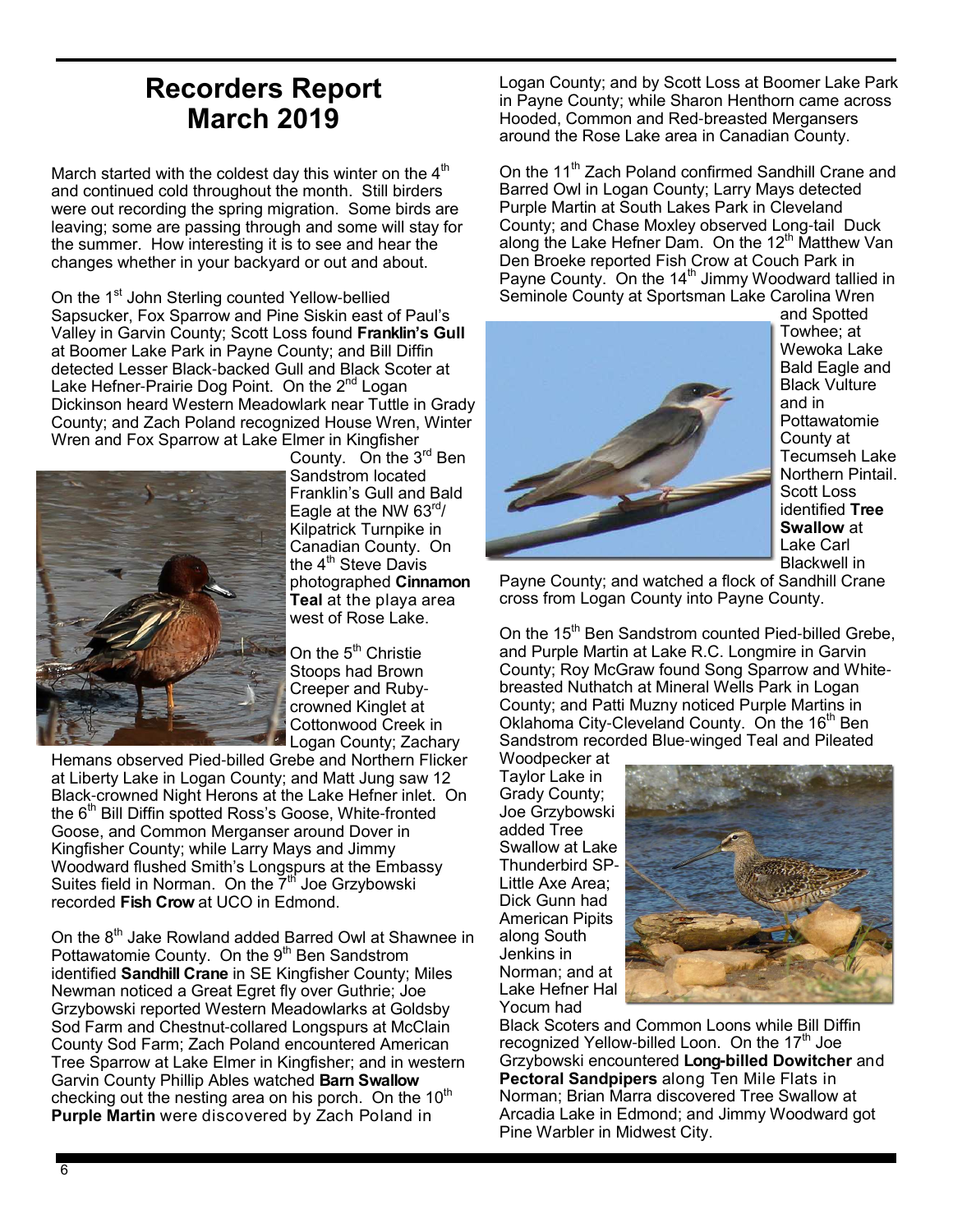On the 18<sup>th</sup> Ben Sandstrom located Red-headed Woodpecker and Ruby-crowned Kinglet at Lake Louis Burtschi in Grady County; and Bryan Zvolanek came across Horned Lark, Brown Creeper and Vesper Sparrow around Dover. On the 19th Ben Sandstrom spotted **Blue-gray Gnatcatcher** at Stinchcomb WR – West; Brandon Alarcon saw Purple Martin at Martin Park Nature Center; at Lake Hefner Joe Grzybowski documented Cinnamon Teal while Bill Diffin and Stephen Lynch turned up Long-tailed Duck. On the 20<sup>th</sup> Joe Grzybowski confirmed Barn Swallow at Lake Thunderbird SP-Alameda Dr. Bridges. On the 21st Scott Loss recorded **Sora Rail** at Lake Carl Blackwell. On the 22<sup>nd</sup> Zach Poland found Fish Crow, Tree Swallow, and Rusty Blackbird at Bell Cow Lake in Lincoln County; also Bill Diffin heard Fish Crow at Stinchcomb WMA. On the 23rd Eric Duell located Pectoral Sandpiper and **Lesser Yellowlegs** at Meridian Tech Ponds in Stillwater; and Brian Marra observed Blue-gray Gnatcatcher at Hobie Point at Lake Hefner.

On the 24<sup>th</sup> Jake Rowland had Field Sparrow at Lake Konawa in Seminole County; Brian Marra confirmed Fish Crow at Chandler Lake in Lincoln County; Zachary Hemans reported Purple Martin in Logan County; and Laura Madden counted three pairs of Purple Finches at her feeders in McClain County. Mike Hudson and Ashley Dudek spotted Lesser Yellowlegs at NW 63rd/Kilpatrick Turnpike; and Tree Swallow at Rose Lake. Scott Loss had **Black-and-white Warbler** along West Richmond Road in Payne County; Cody Barnes located **American Avocet** at Meridian Technology Center Pond in Stillwa-



ter; and Joe Grzybowski identified **Yellow -crowned Night-Heron** at the OU campus in Norman.

On the 25 $^{\text{th}}$  Bill Diffin recognized Wood Duck at Stroud Lake in Lincoln County; while in Canadian County Jack Olson noticed Barn Swallow at Lake Overholser Park and a Black-andwhite Warbler along Morgan Road. On the 27<sup>th</sup> Lindell Dillon had

Black-and-white Warbler, Barn Swallow and Fish Crow along South Jenkins in Norman; and Andrea Johnson got Yellow-crowned Night-Heron along South Sooner Road in Oklahoma County. At Boomer Lake Park Makayla Carver detected **Cliff Swallow**; and Corey Riding encountered **Scissor-tailed Flycatcher.** On the 28<sup>th</sup> Ben Sandstrom discovered **Northern Rough-winged Swallow** at Lake Overholser-String of Pearls Park.

During March of 2019 in the Central Oklahoma area **157** species were reported with **19** new species bringing the total for the year to **167.** I appreciate those who help provide the history of central Oklahoma birds. Information is accessed at: ebird. 2019 eBird: An online database of bird distribution and abundance [web application]. eBird Cornell Lab of Ornithology, Ithaca, New York. Available: http:// www.ebird.org/subnational1/US-OK/region. (Accessed: March 28 & 29, 2019). And occasionally from Facebook and the OKBIRDS List. I can be contacted by e-mail at emkok@earthlink.net. Esther M. Key, Editor.

### **Birds of North America video series**



Jason Ward has been an avid birdwatcher since he was a kid growing up in the Bronx, where he spotted a peregrine falcon eating a pigeon on a ledge outside his bedroom window. In the first season of Topic's new series, the avian advocate and father of two travels around the Northeast, from Cape May, New Jersey, to Maine, delighting audiences with his contagious curiosity about the natural world and the creatures within it. Those creatures include those of the human variety, too, with guests such as comedian Wyatt Cenac, Dr. Drew Lanham of Clemson University, "The Birdist" Nicholas Lund, the American Museum of Natural History's Paul Sweet, and the Feminist Bird Club. (Plus Jason's younger brother Jeffrey, a fellow birder and formidable opponent in the brothers' annual bird count competition.)

The brief videos (2—7 minutes each) include topics such as "Peregrine Falcons at Cape May" and "Warbler Migration in Central Park."

The series can be viewed online at https://www.topic.com/ birds-of-north-america, on YouTube at https:// www.youtube.com/playlist?list=PLZVnnAt5\_5lbqaQNNg-LEPwdRbj\_nf5hU